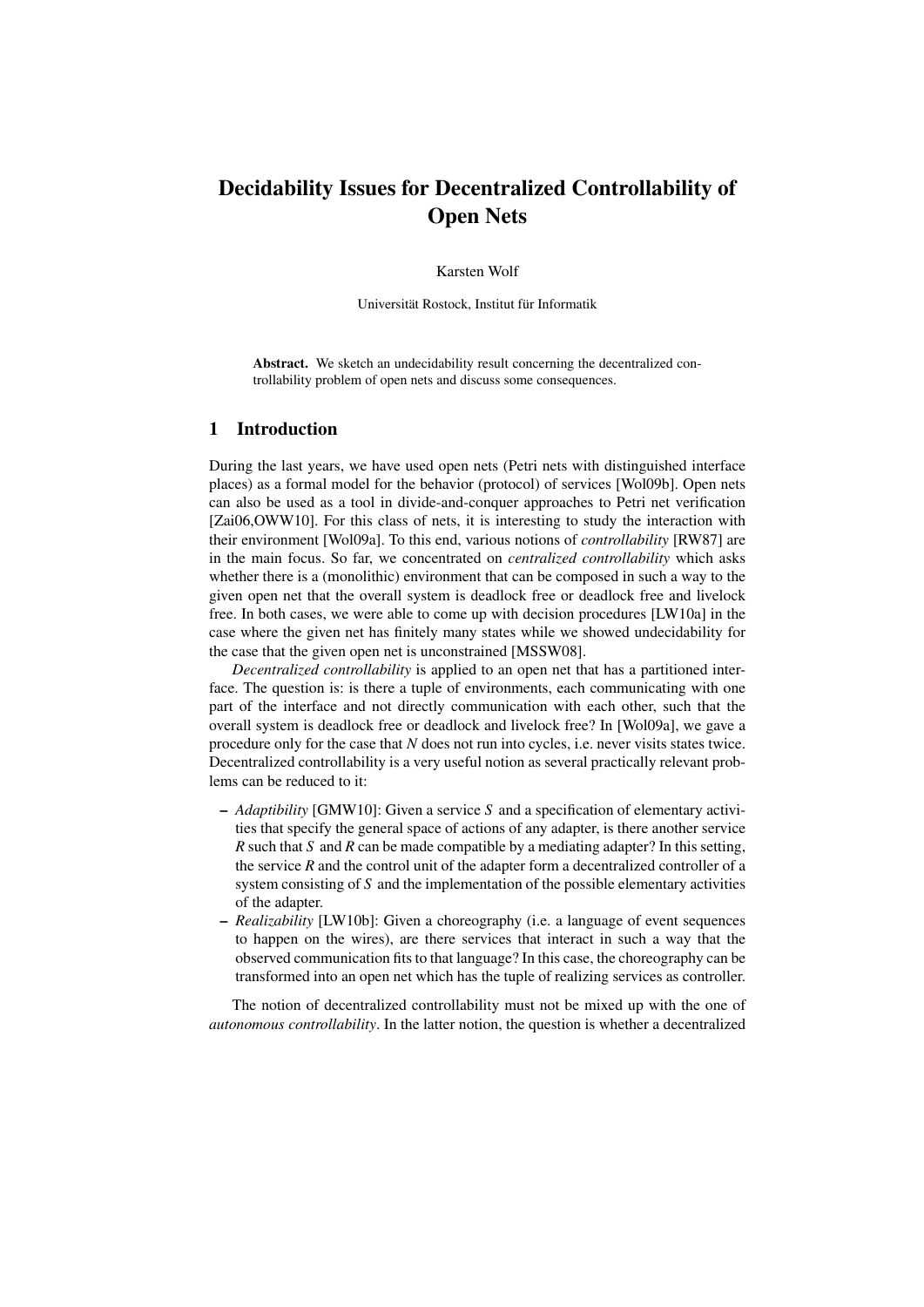controller can be found in such a way that the different parts are not even coordinated at build time.

In this paper, we consider decentralized controllability for the setting where we want to enforce deadlock freedom and livelock freedom on the overall system. We further rule out cotrollers where, at any stage of communication, more than a given number *k* of tokens is pending on a message channel and we rule out unbounded open nets as these would be covered by the undecidability result of [MSSW08]. These restrictions ensure that the overall system is finite state and the undecidability result of [MSSW08] does not cover the setting.

To our best knowledge, undecidability of the mentioned problem has not been shown before while similar problem have been studied. Tripakis shows [Tri04] undecidability of decentralized controllabilty in a different setting. For his problem, the actual correctness property to be enforced by the synthesized controller is a parameter that is part of the input (in the shape of a regular language of events) while we consider the fixed setting of deadlock and livelock freedom. His undecidability result relies on coding Post's Correspondance Problem (PCP) into the mentioned language. Bontemps and Shoppens show [BS07] undecidability of the distributed realizability of a Life Sequence Chart (LSC) specification. Peculiarly, their setting permits communication between the distributed agents to be synthesized. In our situation, permission of direct communication between the distributed parts of the environment would immediately permit the conclusion that an open net is decentralized controllable if and only if it is centralied controllable. As we know that centralized controllability is decidable in our case, we conclude thet the setting of [BS07] includes some, maybe implicite, assumptions that are not compatible to our setting. In their argument, however, they as well use a reduction of PCP as their main argument.

Consequently, it is not surprising that our proof relies on a reduction from PCP as well. However, the particular execution of the reduction differs significantly. While Tripakis codes the PCP instance into the language used as a correctness criterion, Bontemps and Schoppens present the distibuted agents with a challenge generated from a nondeterministically selected PCP instance that is not solvable iff the PCP instance has a solution. We generate a controlling distributed strategy from a solution of a PCP instance and use the given open net as a verifier of that instance.

### 2 Open nets

In this section, we introduce the notion of open nets. The notion syntactically deviates a bit from earlier presentations. It is, however, semantically equivalent.

An open net extends a usual place/transition net  $[P, T, F, m_0]$  with the following ingredients:

- A set *M* of *message shapes*,
- An *interface I* which is a set of *pins* partioned into ports  $\Pi_i$  ( $I = \Pi_1 \cup \ldots \cup \Pi_n$ ,  $\Pi_1 \cap \Pi_j = \emptyset$  for  $i \neq j$ ; a pin is a pair  $[m, d]$  where  $m \in M$  and  $d \in \{i, o\}$ ,
- A set Ω of *final markings*.
- A partial *labeling* that assigns a message shape to some of the transitions.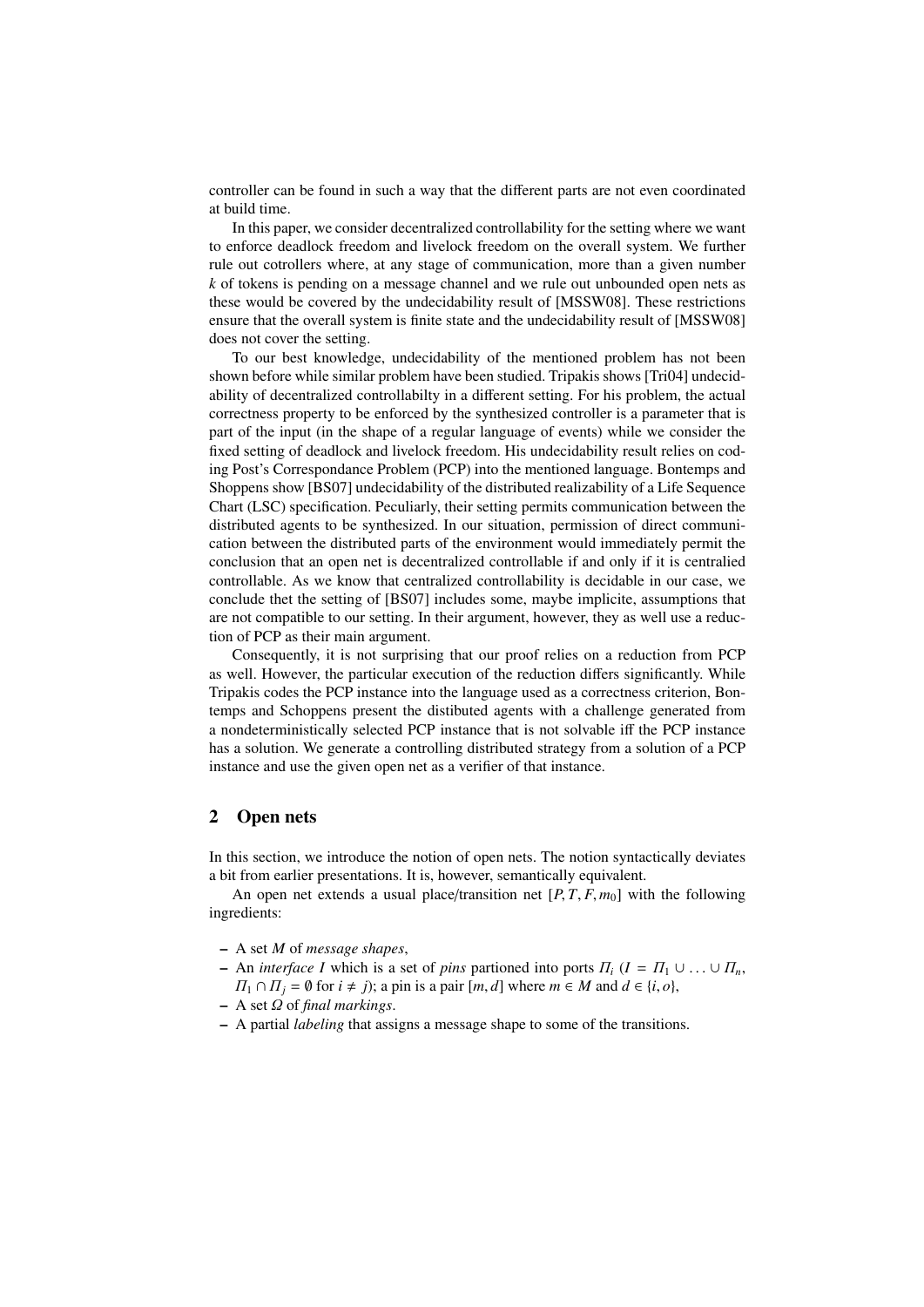*<sup>i</sup>* and *<sup>o</sup>* represents incoming and outgoing messages, respectively. For a pin [*m*, *<sup>d</sup>*], define the notion of a *dual pin*  $[m, d]$  by  $[m, i] = [m, o]$  and  $[m, o] = [m, i]$ . For the interface of an open net, we require that, for all pins  $[m, x]$ ,  $[m, x] \in I$  implies  $\overline{[m, x]} \notin I$ . For a port  $\Pi_i$ , let the *dual port*  $\overline{\Pi_i} = \{[[m, x] \mid [m, x] \in \Pi_i\}$ .<br>A set of open nets *N<sub>i</sub> N<sub>i</sub>* is *composable* iff for

A set of open nets  $N_1, \ldots, N_k$  is *composable* iff, for all *m* and *x*,  $[m, x] \in I_i$  and  $[m, x] \in I_j$  implies  $i = j$  (each connection is purely bilateral), and, for each pair of pins<br>in the same port, their dual pins belong to the interface of the same net, or pone of the in the same port, their dual pins belong to the interface of the same net, or none of the dual pins belongs to any interface (ports signal communication with the same partner).

For composable open nets, the composition is built by

- building the disjoint partition of the places, transitions, and arcs of the involved net (if necessary by renaming);
- introducing additional places for all those pins where both pin and dual pin occur in some interface;
- $-$  inserting an arc from a transition *t* labeled *m* to the place inserted for *m* if  $[m, o]$ occurs in the interface of the net containing *t*,
- inserting an arc from the place labeled *<sup>m</sup>* to a transition *<sup>t</sup>* labeled with *<sup>m</sup>* if [*m*, *<sup>i</sup>*] occurs in the interface of the net containing *t*,
- removing the labels of all such connected transitions,
- letting the new ports be exactly those ports whose pins are not matched with dual pins in other nets,
- letting the initial marking be the disjoint partition  $m_0 = m_{01} ⊕ \dots ⊕ m_{0k}$ , i.e.  $m_0(p) =$ *m*<sub>0*i*</sub>(*p*) for the unique *i* with  $p \in \Pi_i$ ,<br>letting  $Q = \{m_i | m \in \Omega\}$
- $-$  letting  $\Omega = \{m_1 \oplus \ldots \oplus m_k \mid m_i \in \Omega_i\}.$

We study the following *decentralized controllability problem*: Given some number *k*, open net *N* with ports  $\Pi_1, \ldots, \Pi_n$ , do there exist open nets  $N_1, \ldots, N_n$  where each  $N_i$ has  $\overline{H_i}$  as its only port such that  $N \oplus N_1 \oplus ... \oplus N_n$  is a *k*-bounded Petri net which is weakly terminating, i.e. from each reachable marking, a final marking is reachable?

## 3 Undecidability of Decentralized Controllability

In this section, we present a reduction of PCP to our setting of decentralized controllability. In PCP, we are given a set  $d_1 = [u_1, v_1], \ldots, d_a = [u_a, v_a]$  of pairs of words over some fixed alphabet Σ. The problem is to decide whether there exists a finite word *<sup>w</sup>* over  $\{d_1, \ldots, d_a\}$  such that  $w_{[d_1 \leftarrow u_1, \ldots, d_a \leftarrow u_a]} = w_{[d_1 \leftarrow v_1, \ldots, d_a \leftarrow v_a]}$ . It is well known that PCP is undecidable.

We prove:

Theorem 1. *If our decentralized controllability problem is decidable then PCP is decidable.*

We argue by translating an instance of PCP to an open net such that the PCP instance has a solution if and only if the open net is decentralized controllable. The idea is to design the open net such that the environment must be built from a candidate solution and leads to termination of the overall system if and only if the candidate solution is indeed a solution. Our open net is designed to have two ports, *U* and *V*. From port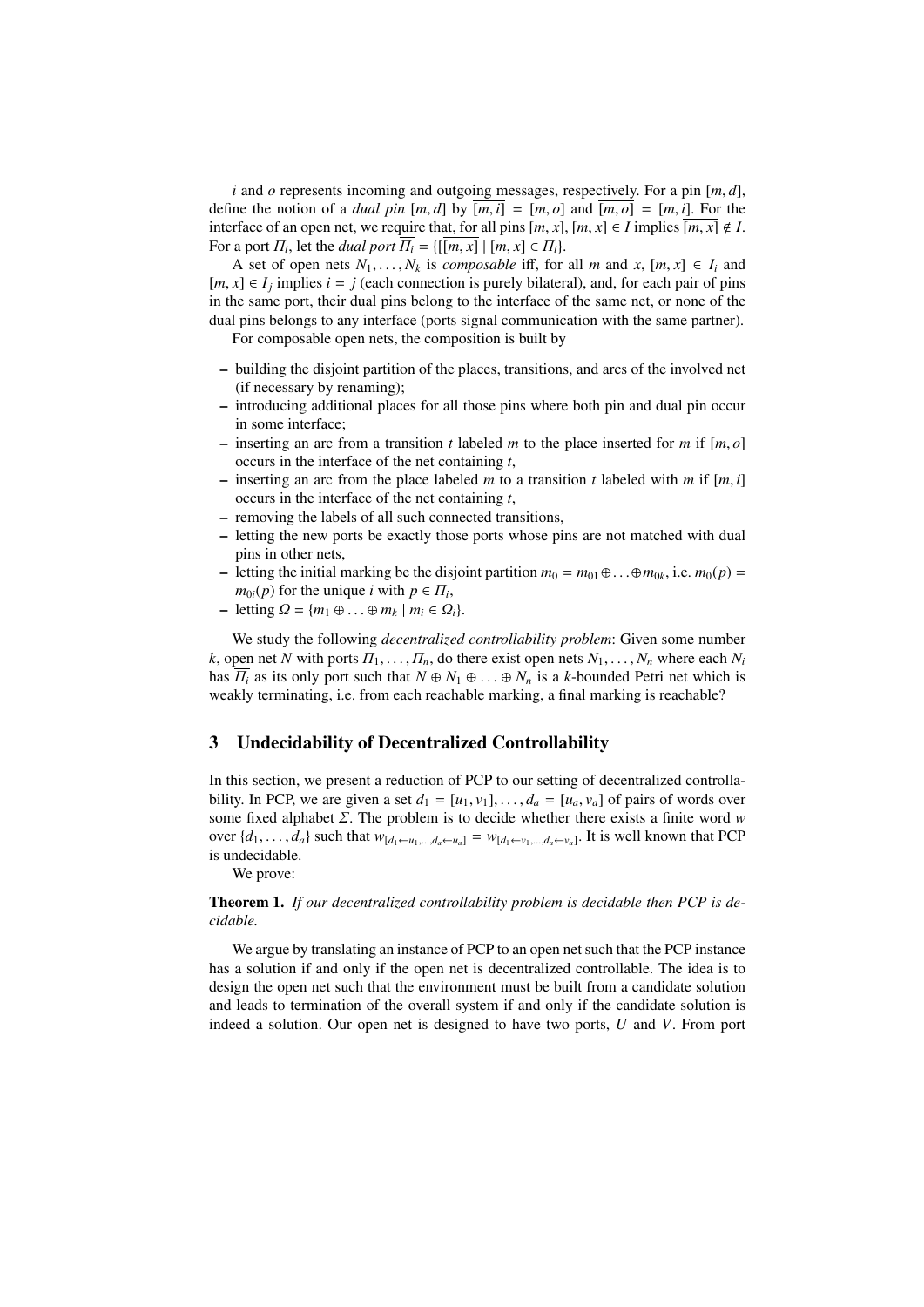*U*, we expect a sequence  $d_i u_i d_i u_i$ , ... followed by a concluding # while from *V* we expect a sequence  $d_i v_i d_i u_i$  followed by a concluding # Together, the sequences expect a sequence  $d_{i_1}v_{i_1}d_{i_2}v_{i_2}$ ... followed by a concluding #.Together, the sequences should form a candidate solution for the PCP. Thus *II* has input pips corresponding should form a candidate solution for the PCP. Thus, *U* has input pins corresponding to  $\Sigma \cup \{d_1, \ldots, d_a\} \cup \{\#\}$ . Correspondingly, *V* has input ports corresponding to  $\Sigma \cup$ {*d*1, . . . , *<sup>d</sup>a*} ∪ {#} as well which need to be renamed bijectively in order to meet the syntactical constraints on pins. For each port there is a single output pin representing the acknowledgment of a received message.

The constructed open net behaves as follows: Whenever it sees more than one message in any of the two ports, it immediately moves into some deadlock or trap marking. This way, the partners are forced to send their content consecutively. Second, after having processed a message, it sends an acknowledgment to the sender. This way, the partners know when to savely send the next element of their candidate string. In the core part, the constructed net verifies the presented candidate strings. Verification includes

- (1) Checking whether the candidate strings indeed correspond to a sequence of pairs of the given PCP instance;
- (2) Checking whether the concatenation of the  $u_i$  is equal to the concatenation of the *vi* .

A finite state system cannot check both items concurrently. The reason is that, in intermeadiate steps, a substring  $u_1 \ldots u_b$  may have a different length than a corresponding substring  $v_1 \ldots v_b$ . The length difference may exceed any finite bound even if the substrings can be complemented to a solution of PCP. In the most popular proof of undecidability of PCP, the difference between  $u_1 \ldots u_b$  and  $v_1 \ldots v_b$  is used to code a comple Turing machine configuration including the state of the tape.

For this reason, the idea is to start with an internal nondeterministic decision and then to check only one of the above items. As the internal decision is not communicated to the environment, the partners can only control the open net by meeting both requirements.

If the internal decision is in favour of checking (1), the first input message on both ports is the identifier of some pair. If these identifiers are different or some other message is sent, we let the open net proceed into a deadlock. Otherwise, there is a branch depending on the pair identifier  $d_i$  and the open net matches the input on  $U$  with the sequence  $u_i$  and the input on *V* with  $v_i$ . This is clearly doable in a finite state fashion. If after that check there is # on both ports, the open net proceeds to a final state, otherwise it returns to the state where it expects the next path identifier.

If the decision is in favour of the second item, the open net checks whether the same letters are present in both ports. Thereby, all seen pair identifiers are ignored (i.e. acknowledged for stepping to the next input). If, at some stage, there appear # on both ports, we proceed to a final state. If a # appears on only one port, we proceed to a deadlock state. Otherwise, we continue forever.

At no time, any of the distributed partners is able to make educated guesses about the outcome of the internal decision between (1) and (2). In both cases, the individual communication is a straight alternation between inputting a letter of the candidate string and an acknowledgment. Any deviation from this procedure comes at the risk of deadlock if the open net is in the opposite mode.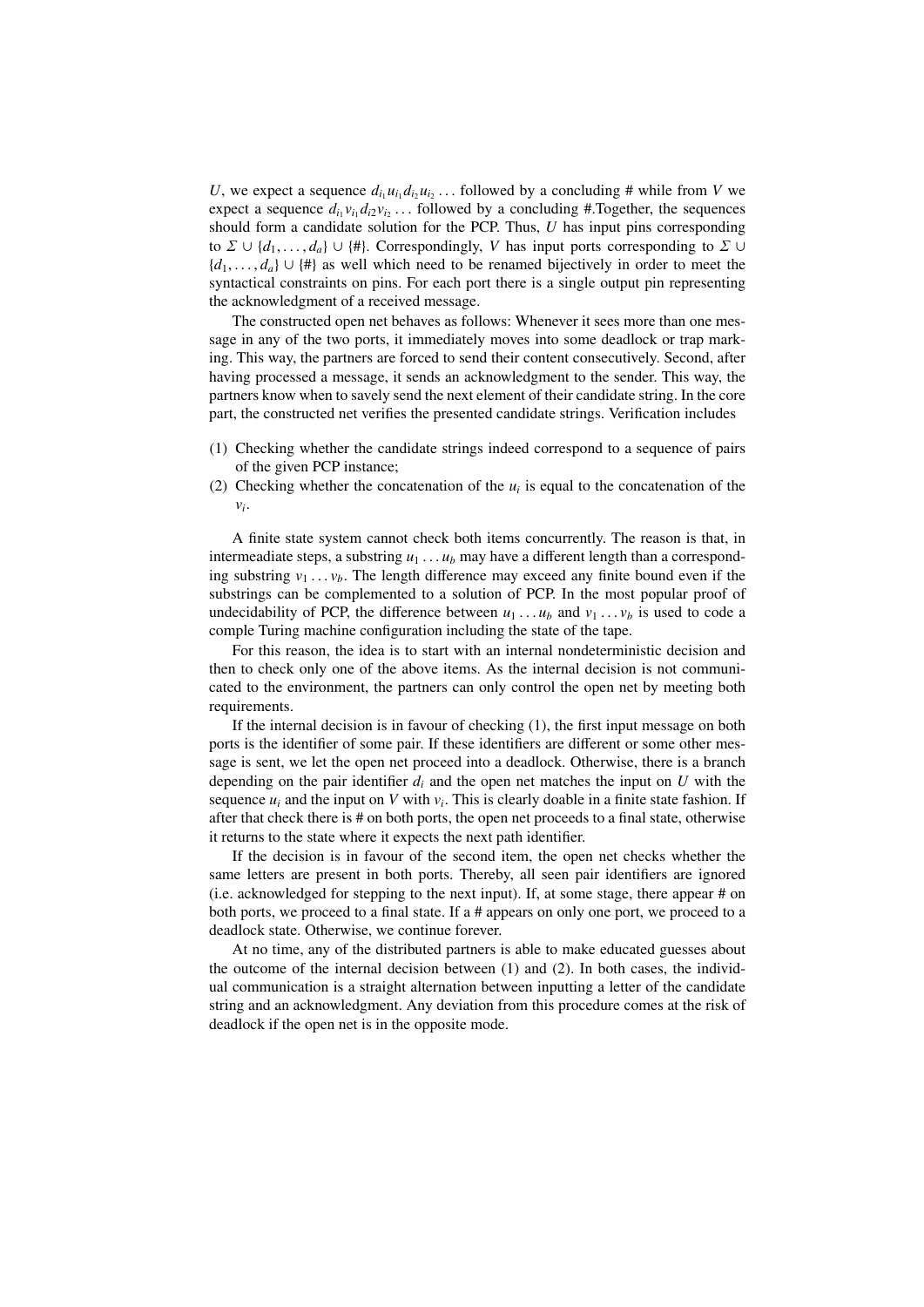## 4 Discussion

There is a few interesting questions that appear immediately.

First, what is the difference if we present the constructed net to a centralized environment? In the previous section, one crucial argument was that the partners cannot "sense" the outcome of the internal decision of the constructed open net. It turns out that a centralized partner *is* in fact able to sense that outcome in sufficiently many cases. This ability relies on the already mentioned difference between the lengths of substrings of the  $u_i$  and the  $v_i$ . If the open net is in mode (1), it processes its input such that it synchronises along the pair identifiers. That is, assuming that the length of the sequence of the  $u_i$  is longer than the one on the  $v_i$ , it proceeds farther into *U* than into *V*. Technically, "proceeding farther" corresponds to acknowledgements sent to *U* earlier than acknowledgnments to *V*. If the open net is in mode (2), it synchronises along letters of the alphabet, i.e., it would send acknowledgments for subsequent pairs on *V* before finishing acknowwledgements on *U*. This way, the outcome of the internal decision between (1) and (2) becomes visible to the partner at least on those PCP instances where all solutions go through intermediate steps with greatly diverging lengths between the  $u_i$  and  $v_i$  sequences. Once having recognised the mode of the open net, the partner can now react with nonstandard strategies. In mode (1) the partner can finish after having sent a complete pair even if the two sequences do not match. In mode (2), the partner canm send some matching letters on *U* and *V* even if there is no corresponding PCP pair. Hence, the constructed open net would not establish a valid PCP reduction.

Second, what about using only deadlock freedom as a correctnes criterion? Again, the used constructive ides does not work. If deadlock freedom is the only criterion, the distributed partner may choose an infinite sequence of pairs where, for all finite prefixes, the sequence of the  $u_i$  matched the corresponding initial segment of the  $v_i$ . There exist PCP instances with that property which do not have solutions. They can be built from nonterminating Turing machines using the translation used in the well known reduction of the halting problem to PCP. Although the PCP has no solution, the partners provide input forever without failing in the (1) or (2) checks. It is evident, that it is impossible to add another finite state check that identifies the nontermination of the input as this would require reasoning about the halting problem of Turing machines. We conclude that decidability of decentralized controllabillity w.r.t. deadlock freedom is still open.

Third, what about the autonomous setting? It is easy to see that the two partners are build-time coordinated. If they want to control the constructed open net, they have to agree on some PCP solution (although they do not communicate with each other while feeding it into the open net). In the autonomus setting, there is no reason to believe that there is any canonical choice for the individual partners that composes to a strategy.

Gven the importance of decentralized controllability for interesting problems like adaptability of realizability, the floor is now open for proposing approximations or solutions for subclasses of open nets. As one of the core aspects in our proof was the initial hidden choice between (1) and (2), a closer look into the disclosure of internal choices to the partners may be an interesting starting point.